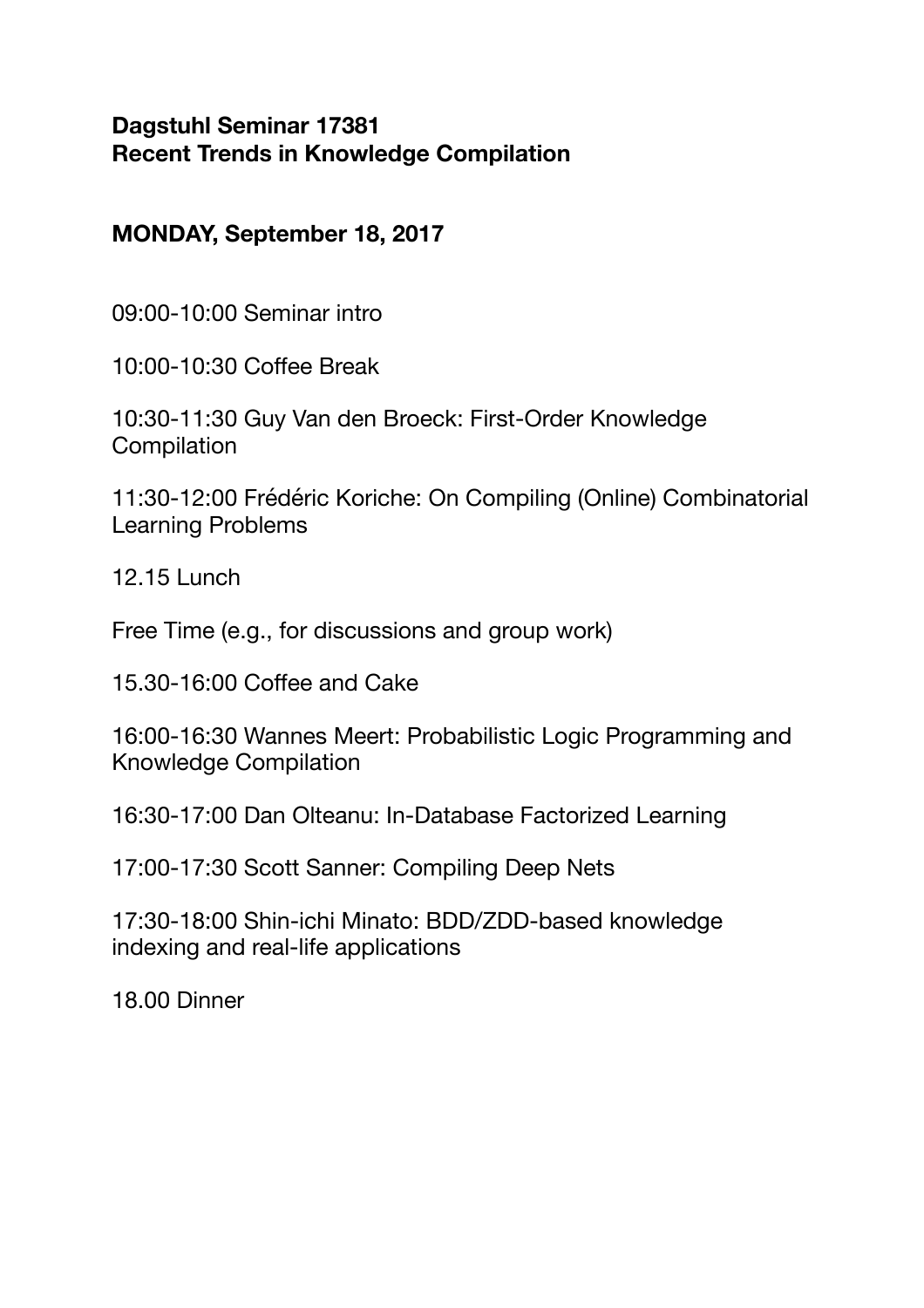# **TUESDAY, September 19, 2017**

9:00-10:00 Paul Beame: Knowledge Compilation: Representations and Lower Bounds

10:00-10:30 Coffee Break

10:30-11:00 Florent Capelli: Non FPT Lower Bounds for Restricted Decision DNNF

11:00-11:30 Igor Razgon: Partial matching width and lower bounds for read-once branching programs

11:30-12:00 Stefan Mengel: A Dichotomy for Compiling Constraint Satisfaction Problems to Read-Once Decision Diagrams

12:15 Lunch

Free Time

15.30-16:00 Coffee and Cake

16:00-16:30 Ronald de Haan: A framework for parameterized compilability

16:30-17:00 Robert Ganian: A Structural Approach to Model **Counting** 

17:00-18:00 Open Problem Session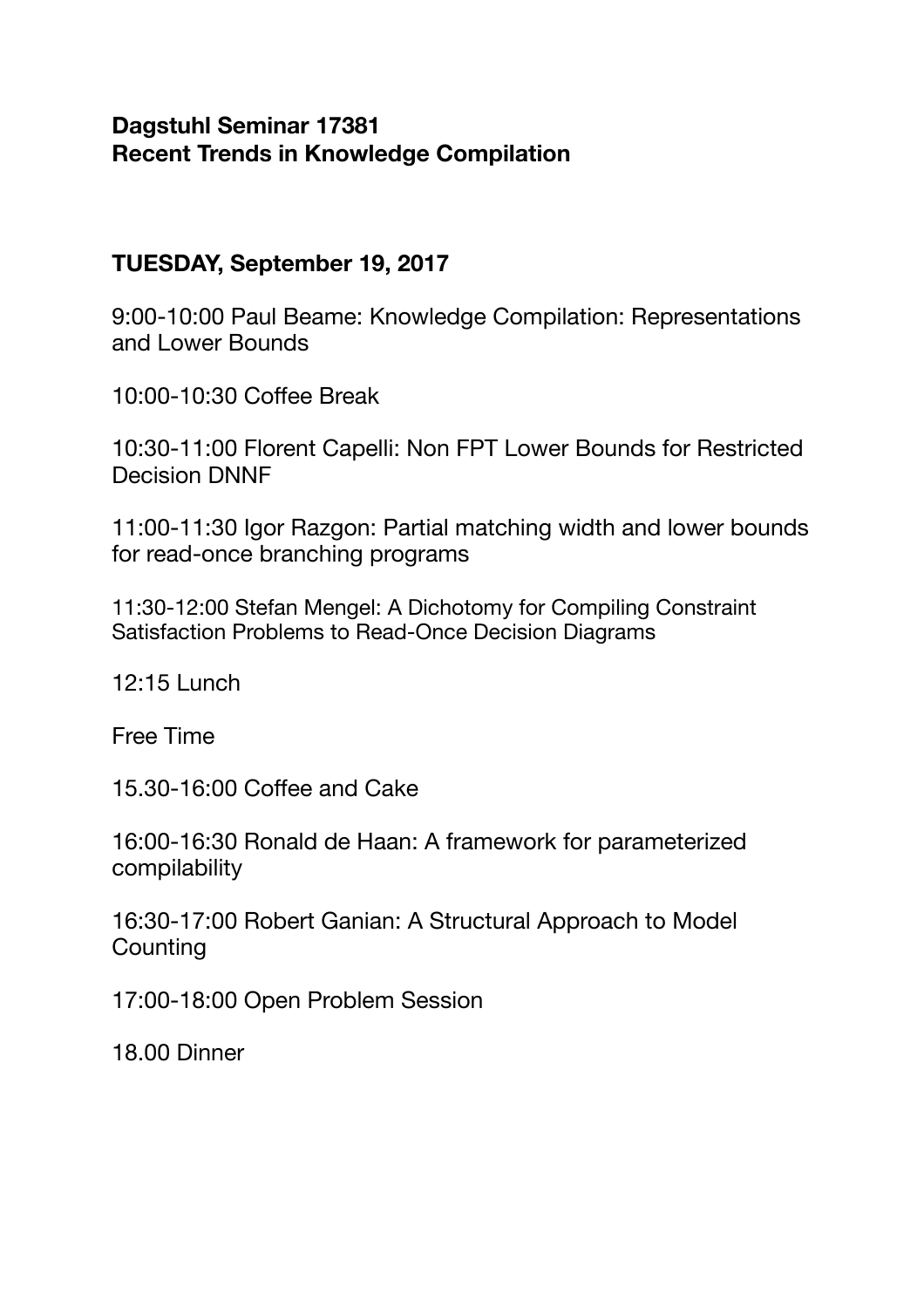#### **Wednesday, September 20, 2017**

9:00-10:00 Simone Bova: Updating the Knowledge Compilation Map (Tutorial)

10:00-10:30 Coffee Break

10:30-11:00 Antoine Amarilli: A Circuit-Based Approach to Efficient **Enumeration** 

11:00-11:30 Pierre Bourhis: Provenance for tree-like instances : a bridge between database and knowledge compilation

11:30-12:00 Pierre Senellart: Provenance Circuits and Knowledge Compilation in ProvSQL

12:00 Group Photo

12:15 Lunch

14:00 Hike (weather permitting)

15.30-16:00 Coffee and Cake

16:00-18:00 Free Time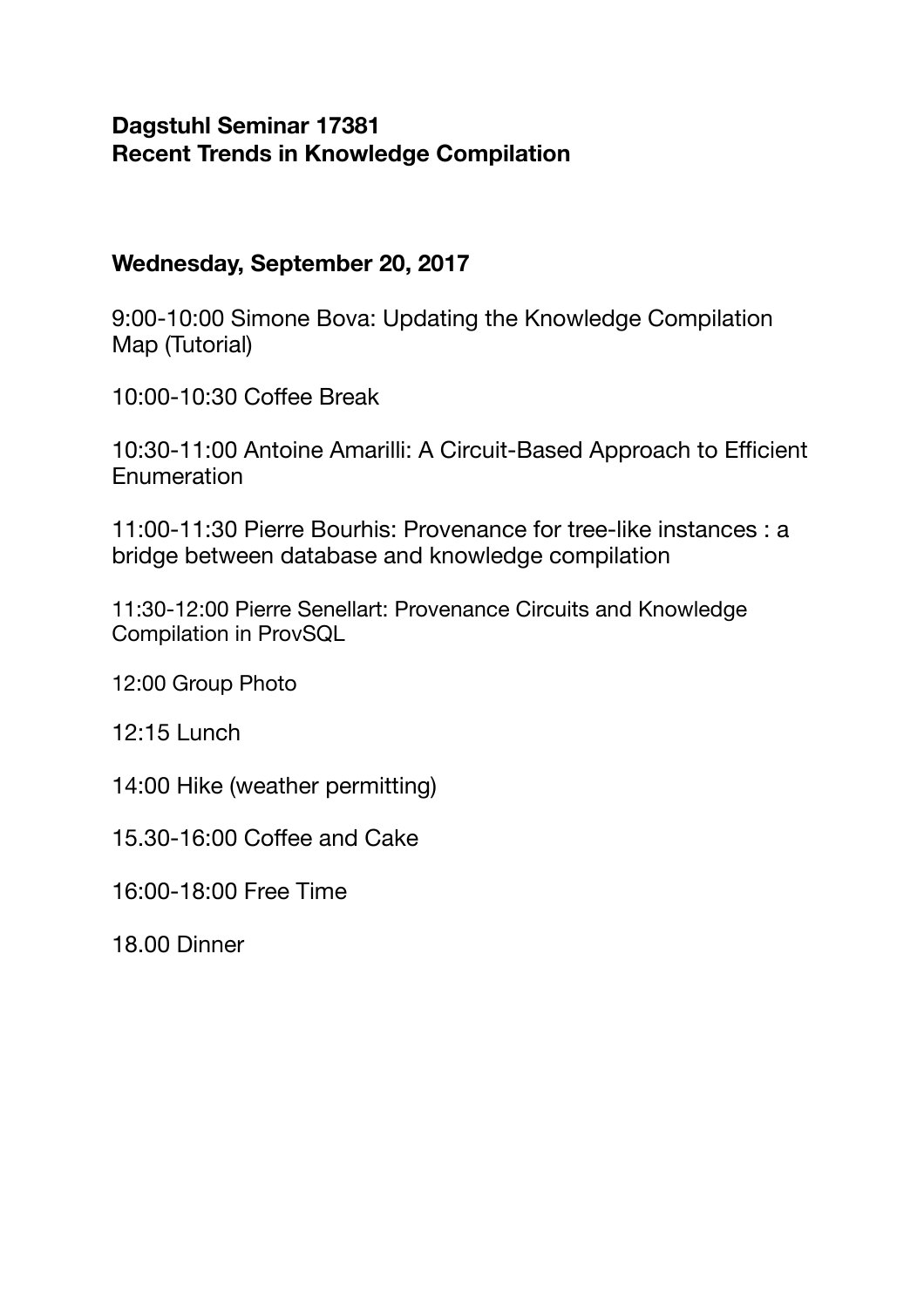# **THURSDAY, September 21, 2017**

9:00-10:00 Martin Grohe: Colour Refinement: A Simple Partitioning Algorithm with Applications From Graph Isomorphism Testing to Machine Learning

10:00-10:30 Coffee Break

10:30-11:00 Ondrej Cepek: Knowledge compilation and compression using interval representations of Boolean functions

11:00-11:30 YooJung Choi: Using Knowledge Compilation to Solve PP^PP-Complete Problems

11:30-12:00 Batya Kenig: Efficiently Enumerating Minimal Triangulations

12:15 Lunch

Free Time

15.30-16:00 Coffee and Cake

16:00-16:30 Laurent Simon: Just in Time Knowledge Compilation

16:30-17:00 Joao Marques-Silva: SAT by MaxSAT: From NP to Beyond NP and Back Again

17:00-18:00 System Presentations